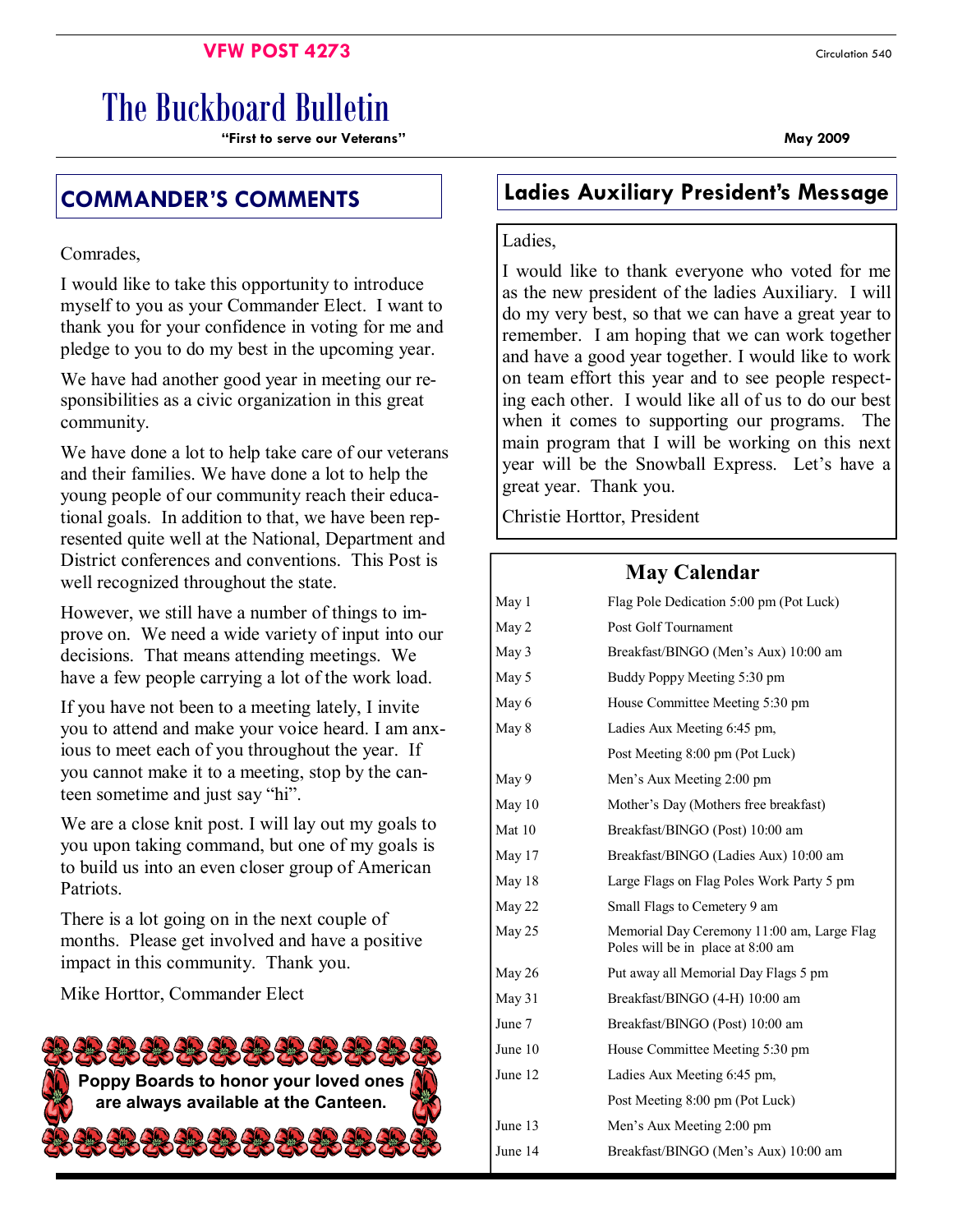#### **From Your Editor**

#### Bert Key

Newsletter articles are due 6 June for the June-August Newsletter.

Contact your editor at:

**bert.key@us.army.mil** 

### **Men's Auxiliary President's**

Hey guys. I hope everyone is having a good month. Things have been kind of quiet for activities but I would like to thank Larry Merritt and Darrell Vaughn for helping me with the March breakfast and Larry for calling the BINGO. Our April meeting will be on the 11th and I hope to see as many of you as we can at the meeting. We also have a breakfast on April 19. I could use some volunteers to help and if you can not volunteer we would still like to see you there to support the Auxiliary and the Post.

Elections for new officers will be coming up in the near future. If you would like to serve as an officer in this fine organization be sure to have someone place your name in nomination. I would encourage all of you to get more involved and take on a leadership assignment. It is a rewarding experience and we need the benefit of a diverse leadership experiences.

There are still a few of you who have not paid your dues for 2009. If you have not, could you please get those in to me or Larry? Thank you.

Your President, Bob Dunn

Men's Auxiliary Officers are:

President: Bob Dunn

Secretary/Treasurer: Larry Merritt

Senior Vice President: VACANT

Junior Vice President: Matt Haider

# **The Post Chaplain**

 Our sympathies go out to Mike Horttor for the loss of his father.

# **Memorial Day 2009**

Memorial Day is observed this year on May 25. This is a very special day. A time for us to remember the sacrifice of our veterans. We do this by putting individual flags on the graves of veterans in our local cemeteries. This year we will decorate Firhill Cemetery (near Safeway) and have our Memorial Day Ceremony there at 11:00 am. Please volunteer to help on the work days listed in the calendar on page one.

# **The Auxiliary Chaplain Brier Chung**

*Sisters,* 

*We are saddened by the loss of two of our Sisters in April: Donna Schell and Rose Baldridge. We send our heartfelt condolences to their families.* 

*We send our sincere sympathies to Faith Gilliland for the recent loss of her husband. To our Auxiliary President we send our care and concern at the recent loss of her father-in-law.* 

*April was a difficult month for many of our Sisters. May spring bring us all renewed Peace and Happiness.* 

**Welcome to new sponsor, Mike Wentworth. Business and Personal Insurance. Cell: 503-310- 4111, or mrwins41@comcast.net His card will be posted on page 4 next month.** 

VA SUICIDE HOT LINE— Telephone: 1-800-273-TALK

Website: www.suicidepreventionlifeline.com

DOD Defense Centers PSYC health: Telephone: 1-866-966-1020

E-Mail: resources@dcoeoutreach.org

# **CANCER PROGRAM UPDATE**

 **Remember your membership in the Ladies Auxiliary qualifies you for Cancer grants at the Auxiliary and National levels. Please let us know if you are diagnosed with any form of cancer. Our Auxiliary Treasurer has the National Cancer grant forms available.** 

**I hope everyone's DREAMS COME UP RAINBOWS. Thank you again for your generous support. Voriece, Cancer Chairwoman** 

| Post Officers         | 2008-2009         |                           | <b>Auxiliary Officers</b> |  |
|-----------------------|-------------------|---------------------------|---------------------------|--|
| Commander             | Allen Anderson    | President                 | <b>Christie Horttor</b>   |  |
| Senior Vice Commander | Mike Horttor      | <b>Sr. Vice President</b> | <b>Helene Hawkins</b>     |  |
| Junior Vice Commander | Jim Mitchell      | Jr. Vice President        | Loretta Wilson            |  |
| Chaplain              | (Vacant)          | <b>Treasurer</b>          | Jackie Key                |  |
| Quartermaster         | <b>Tim Wilson</b> | Chaplain                  | <b>Brier Chung</b>        |  |
| Judge Advocate        | John Lamb         | Secretary                 | Dora Fitzpatrick          |  |
| Adjutant              | Al Gagnon         | Guard                     | Kit Spitzengel            |  |
| Surgeon               | Dan Copher        | Conductress               | Carol Engblom             |  |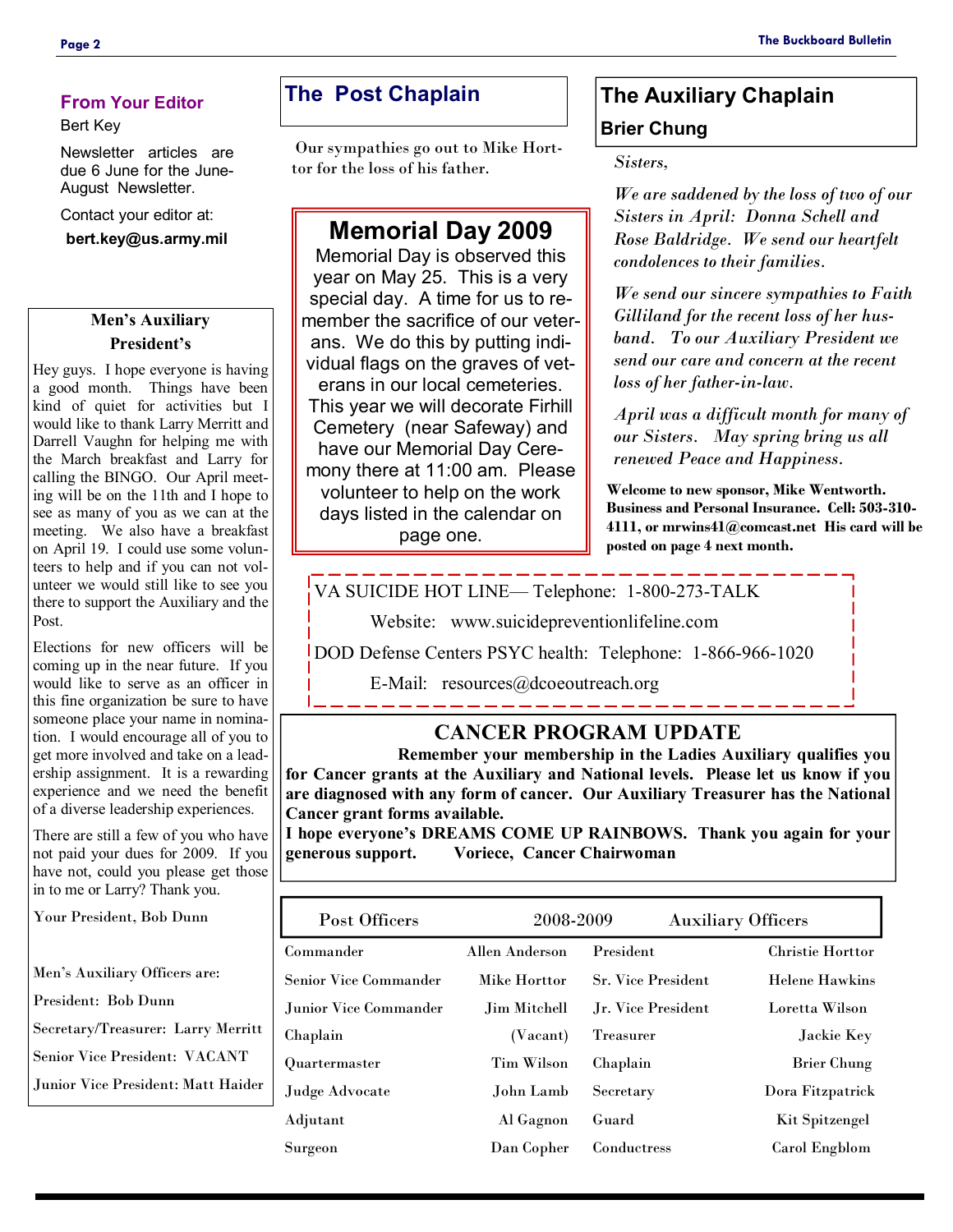#### **BUDDY POPPIES:**

**Buddy Poppy distribution for May is right around the corner. PLEASE SIGN UP NOW to help at a store. We can't do the Buddy Poppy Drive without you. It is just 3 hours for one day—May 9, 16, 23, or 24. Either join with someone and sign up together or just sign up and get to know someone new. Sign up sheets are next to the calendar in the Canteen. PLEASE HELP!** 

**Buddy Poppy Boards are available in the Canteen. A donation of \$5.00 or more will get the board posted as a remembrance for a friend or loved one.** 

**Buddy Poppy distribution is one of our main fundraisers and is a tribute to all veterans, but especially for those who gave their life. They gave, won't you? A total of 42 volunteers are needed with the Post , the Ladies Auxiliary and the Men's Auxiliary all participating. We need your help. Please plan now to join with someone to cover a shift. Thank you** 

**Jim Mitchell** 

**Junior Vice Commander** 

**Poppy Chairman** 

**Themes for the Voice of Democracy and Patriot's Pen for 2009-2010** 

# **VOD: Does America Still Have Heroes?**

If you have children or grand children in high school, be sure to let them know about this VOD contest.

#### **Patriot's Pen: When Is The Right Time To Honor Our Military Heroes?**

If you have children or grand children in junior high school be sure to let them know about this Patriot's Pen contest.

**Help get the word out about both of these great opportunities for students to participate in.**

# **CANTEEN CORNER Lori Merritt**

Spring has finally sprung!

We have a few great events planned this month, so do not miss them. You will have a few opportunities to show off your great cooking abilities this month in the way of potlucks.

First, there will be a potluck on May 1 after the Flag Pole dedication. Then there will one on the Post/Ladies Auxiliary Meeting night on the 8th. Next, we will have a pot luck after the Memorial Day Service on the 25th. And finally, on the Birthday Party night on the 29th.

Do not forget to come down to the canteen for the Breakfast/ BINGO's every Sunday starting at 10:00 am.

Thanks this month for helping with Wednesday Taco nights goes to Susan Knotts, Jim Mitchell and Al Gagnon. I could not do it without their help. Thank you!

We really need help on Wednesday Taco night. If you can help out please do.

We are in need of part-time bartenders. If you are interested in working part time please contact me at the post anytime and pick up an application.

Do not forget the May Birthday Party on the 29th.

Thank you for all you do for our veterans.

See you at the Post!

**Reminder: A representative from the County's Veteran Service Office is available in Sandy at the VFW Hall from 10 am to Noon, the third Thursday of every month. The county offers a free service to assist veterans and their eligible dependents in filing for, advocating for, and obtaining federal VA enti-**

**tlements and other pertinent ancillary benefits. If you have questions about your entitlement to VA benefits, including using the VA for health care needs, or you need help with filing a claim or an existing claim, please stop by the VFW Hall during one of their visits. Please also feel free to come by to get acquainted or to ask questions about VA benefits. If you are unable to come in during their visit to Sandy, please contact the** 

**County Veteran Service Office at 503-655-8796**